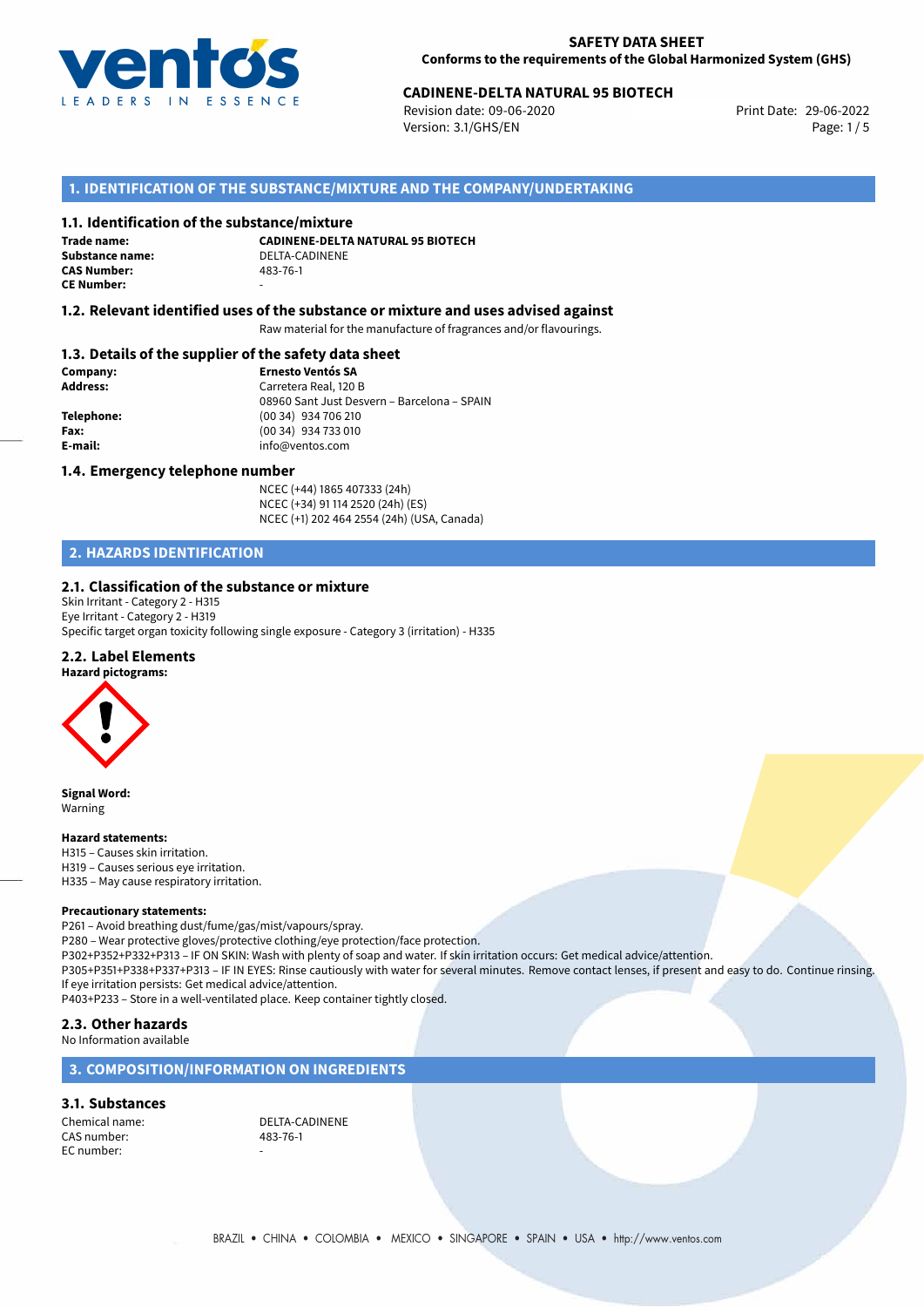

# 29-06-2022 **CADINENE-DELTA NATURAL 95 BIOTECH**

Revision date: 09-06-2020 Version: 3.1/GHS/EN Page: 2 / 5

### **Hazardous constituents:**

| <b>Chemical Name</b> | % (w/w)   | <b>CAS No</b><br><b>EC No</b> | <b>Classification according to GHS</b>                                                                                                                               |
|----------------------|-----------|-------------------------------|----------------------------------------------------------------------------------------------------------------------------------------------------------------------|
| l DELTA-CADINENE     | $\geq$ 50 | 483-76-1                      | Skin Irritant - Category 2 - H315<br>Eye Irritant - Category 2 - H319<br>  Specific target organ toxicity following single exposure - Category 3 (irritation) - H335 |

[See the full text of the hazard statements in section 16.](#page-4-0)

### **3.2. Mixtures**

Not applicable.

# **4. FIRST-AID MEASURES**

### **4.1. Description of necessary first aid measures**

| Ingestion:    | Rinse mouth with water.                                                                                               |
|---------------|-----------------------------------------------------------------------------------------------------------------------|
|               | Obtain medical advice.                                                                                                |
|               | Keep at rest. Do not induce vomiting.                                                                                 |
| Eye contact:  | In case of contact with eyes, rinse immediately with plenty of water for at least 15 minutes and seek medical advice. |
| Inhalation:   | Remove person to fresh air and keep at rest.                                                                          |
|               | Seek immediate medical advice.                                                                                        |
| Skin contact: | Take off immediately all contaminated clothing.                                                                       |
|               | Thoroughly wash affected skin with soap and water.                                                                    |
|               | Seek medical attention if symptoms persist.                                                                           |

## **4.2. Most important symptoms and effects, both acute and delayed**

No information available.

### **4.3. Indication of any immediate medical attention and special treatment needed**

No information available.

# **5. FIRE-FIGHTING MEASURES**

### **5.1. Extinguishing Media**

Water spray, carbon dioxide, dry chemical powder or appropriate foam. For safety reasons do not use full water jet.

### **5.2. Special hazards arising from the substance or mixture**

Known or Anticipated Hazardous Products of Combustion: Emits toxic fumes under fire conditions.

### **5.3. Advice for firefighters**

High temperatures can lead to high pressures inside closed containers. Avoid inhalation of vapors that are created. Use appropriate respiratory protection. Do not allow spillage of fire to be poured into drains or watercourses. Wear self-contained breathing apparatus and protective clothing.

## **6. ACCIDENTAL RELEASE MEASURES**

### **6.1. Personal precautions, protective equipment and emergency procedures**

Evacuate surronding areas. Ensure adequate ventilation. Keep unnecessary and unprotected personnel from entering. Do not breathe vapor/spray. Avoid contact with skin and eyes. Information regarding personal protective measures: see section 8.

### **6.2. Environmental precautions**

To avoid possible contamination of the environment, do not discharge into any drains, surface waters or groundwaters.

### **6.3. Methods and materials for containment and cleaning up**

Cover with an inert, inorganic, non-combustible absorbent material (e.g. dry-lime, sand, soda ash). Place in covered containers using non-sparking tools and transport outdoors. Avoid open flames or sources of ignition (e.g. pilot lights on gas hot water heater). Ventilate area and wash spill site after material pickup is complete.

### **6.4. Reference to other sections**

Information regarding exposure controls, personal protection and disposal considerations can be found in sections 8 and 13.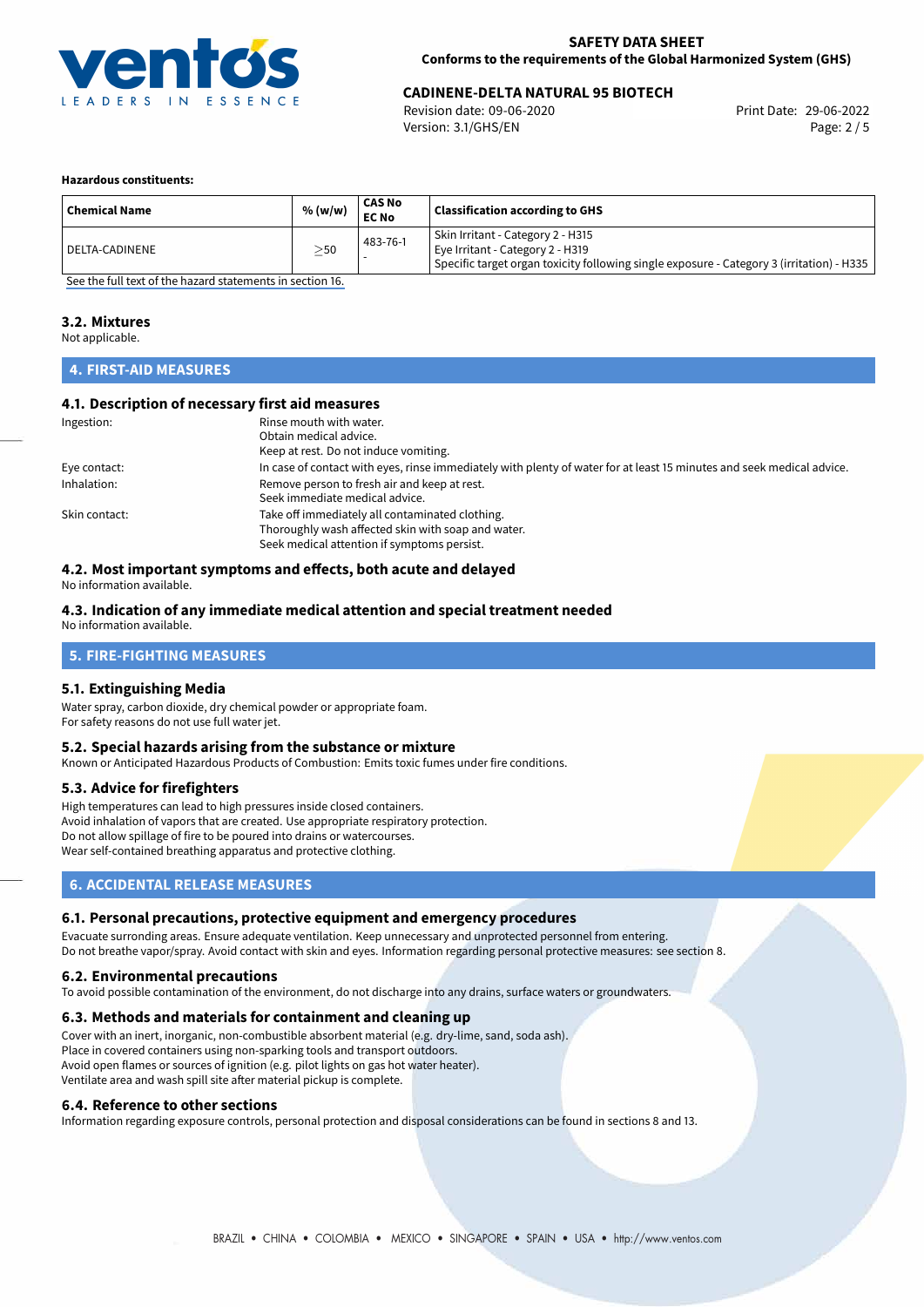

# 29-06-2022 **CADINENE-DELTA NATURAL 95 BIOTECH**

Revision date: 09-06-2020 Version: 3.1/GHS/EN Page: 3 / 5

# **7. HANDLING AND STORAGE**

## **7.1. Precautions for safe handling**

Do not store or handle this material near food or drinking water. Do not smoke. Avoid contact with the eyes, skin and clothing. Wear protective clothing and use glasses. Observe the rules of safety and hygiene at work. Keep in the original container or an alternative made from a compatible material.

# **7.2. Conditions for safe storage, including any incompatibilities**

Store in tightly closed and preferably full containers in a cool, dry and ventilated area, protected from light. Keep away from sources of ignition (e.g. hot surfaces, sparks, flame and static discharges). Keep away from incompatible materials (see section 10).

### **7.3. Specific end use(s)**

No information available.

**8. EXPOSURE CONTROLS AND PERSONAL PROTECTION**

### **8.1. Control parameters**

Components with occupational exposure limits: None known.

### **8.2. Exposure controls**

Measures should be taken to prevent materials from being splashed into the body. Provide adequate ventilation, according to the conditions of use. Use a mechanical exhaust if required.

### **8.3. Individual protection measures, such as personal protective equipment**

| Eye/Face protection:             | Chemical safety goggles are recommended. Wash contaminated goggles before reuse.                                                            |  |  |  |
|----------------------------------|---------------------------------------------------------------------------------------------------------------------------------------------|--|--|--|
| Hand Protection:                 | Chemical-resistant gloves are recommended. Wash contaminated gloves before reuse.                                                           |  |  |  |
| Body protection:                 | Personal protective equipment for the body should be selected based on the task being performed and the risks<br>involved.                  |  |  |  |
| Respiratory Protection:          | In case of insufficient ventilation, use suitable respiratory equipment.                                                                    |  |  |  |
| Environmental exposure controls: | Emissions from ventilation or process equipment should be checked to ensure they comply with environmental<br>protection legislation.       |  |  |  |
|                                  | In some cases, filters or engineering modifications to the process equipment will be necessary to reduce emissions to<br>acceptable levels. |  |  |  |
|                                  |                                                                                                                                             |  |  |  |

# **9. PHYSICAL AND CHEMICAL PROPERTIES**

### **9.1. Information on basic physical and chemical properties**

| Appearance:                            | Liquid                                 |
|----------------------------------------|----------------------------------------|
| Colour:                                | Conforms to standard                   |
| Odour:                                 | Conforms to standard                   |
| Odour theshold:                        | Not determined                         |
| pH:                                    | Not determined                         |
| Melting point/freezing point:          | Not determined                         |
| Boling point/boiling range (°C):       | 270,0                                  |
| Flash point:                           | $100^{\circ}$ C                        |
| Evaporation rate:                      | Not determined                         |
| Flammability:                          | Not determined                         |
| Lower flammability/Explosive limit:    | Not determined                         |
| Upper flammability/Explosive limit:    | Not determined                         |
| Vapour pressure:                       | $<$ 0,013 kPa (20 $^{\circ}$ C)        |
| Vapour Density:                        | Not determined                         |
| Density:                               | $0,81-0,99$ g/mL (20°C)                |
| Relative density:                      | $0,81 - 0,99(20°C)$                    |
| Water solubility:                      | <b>INSOLUBLE IN WATER</b>              |
| Solubility in other solvents:          | SOLUBLE IN ETHANOL, TRIACETIN AND OILS |
| Partition coefficient n-octanol/water: | 6,54                                   |
| Auto-ignition temperature:             | Not determined                         |
| Decomposition temperature:             | Not determined                         |
| Viscosity, dynamic:                    | Not determined                         |
| Viscosity, kinematic:                  | Not determined                         |
| Explosive properties:                  | Not determined                         |
| Oxidising properties:                  | <b>NONE EXPECTED</b>                   |
|                                        |                                        |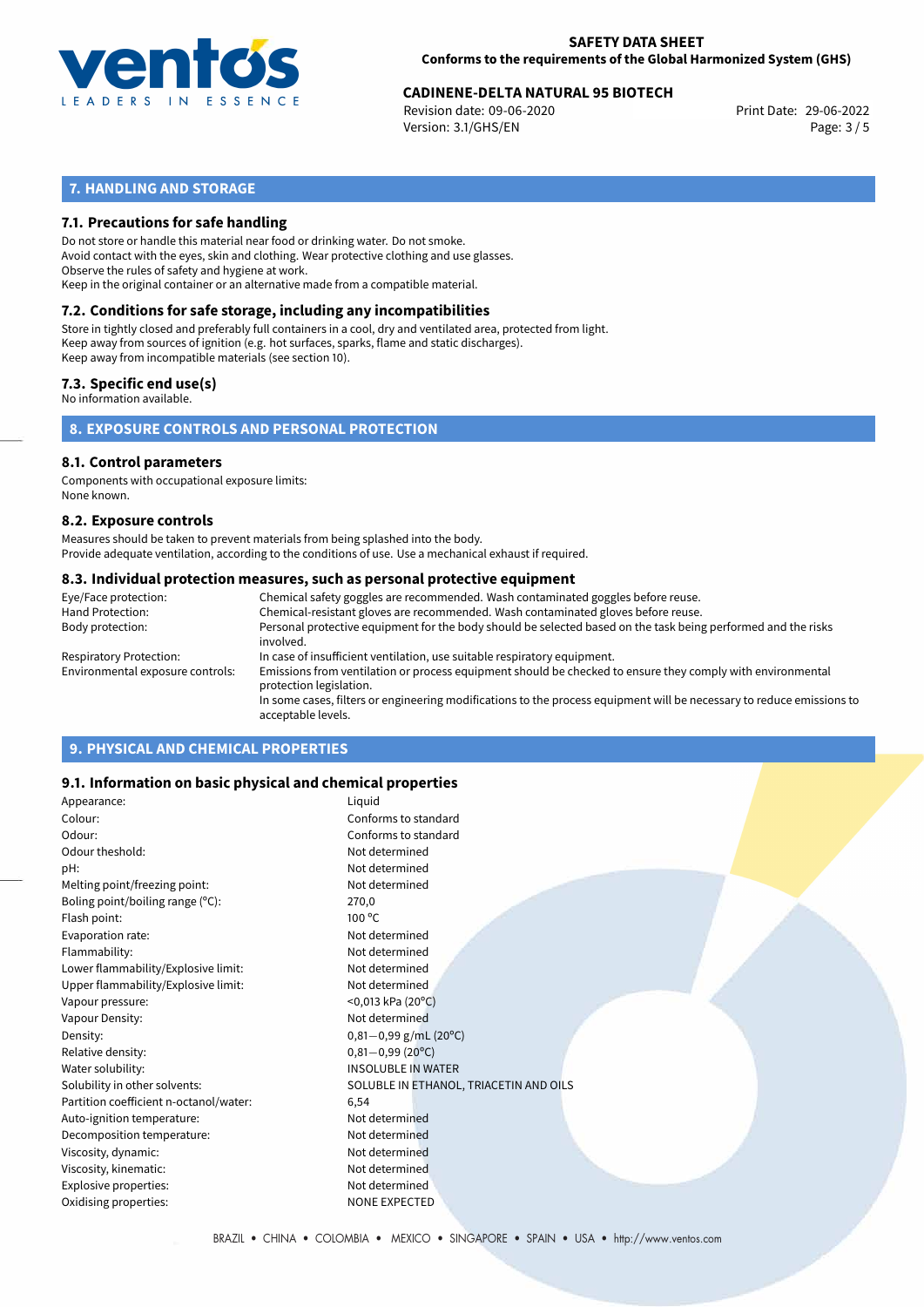

# 29-06-2022 **CADINENE-DELTA NATURAL 95 BIOTECH**

Revision date: 09-06-2020 Version: 3.1/GHS/EN Page: 4 / 5

# **10. STABILITY AND REACTIVITY**

### **10.1. Reactivity**

No hazardous reactions if stored and handled as prescribed/indicated.

### **10.2. Chemical stability**

The product is stable if stored and handled as prescribed/indicated.

### **10.3. Possibility of hazardous reactions**

No hazardous reactions if stored and handled as prescribed/indicated.

### **10.4. Conditions to Avoid**

Conditions to Avoid: Excessive heat, flame or other ignition sources.

### **10.5. Incompatible materials**

Avoid contact with strong acids and bases and oxidizing agents.

### **10.6. Hazardous decomposition products**

During combustion may form carbon monoxide and unidentified organic compounds.

# **11. TOXICOLOGICAL INFORMATION**

| <b>Acute toxicity</b>                    | Based on the data available, the criteria for classification are not met. |
|------------------------------------------|---------------------------------------------------------------------------|
| <b>Skin corrosion/irritation</b>         | Causes skin irritation.                                                   |
| Serious eye damage/irritation            | Causes serious eye irritation.                                            |
| <b>Respiratory or skin sensitisation</b> | Based on the data available, the criteria for classification are not met. |
| <b>Germ cell mutagenicity</b>            | Based on the data available, the criteria for classification are not met. |
| Carcinogenicity                          | Based on the data available, the criteria for classification are not met. |
| <b>Reproductive toxicity</b>             | Based on the data available, the criteria for classification are not met. |
| <b>STOT-single exposure</b>              | May cause respiratory irritation.                                         |
| <b>STOT-repeated exposure</b>            | Based on the data available, the criteria for classification are not met. |
| <b>Aspiration hazard</b>                 | Based on the data available, the criteria for classification are not met. |

# **12. ECOLOGICAL INFORMATION**

### **12.1. Toxicity**

**Assessment:** Based on the data available, the criteria for classification are not met. **Experimental/calculated data:** No information available.

### **12.2. Degradability**

No information available.

### **12.3. Bioaccumulative potential** No information available.

**12.4. Soil mobility** No information available.

## **12.5. Other adverse effects**

See also sections 6, 7, 13 and 15 Do not allow to get into waste water or waterways.

# **13. DISPOSAL CONSIDERATIONS**

### **13.1. Waste treatment methods**

Dispose of in accordance with national and local environmental regulations.